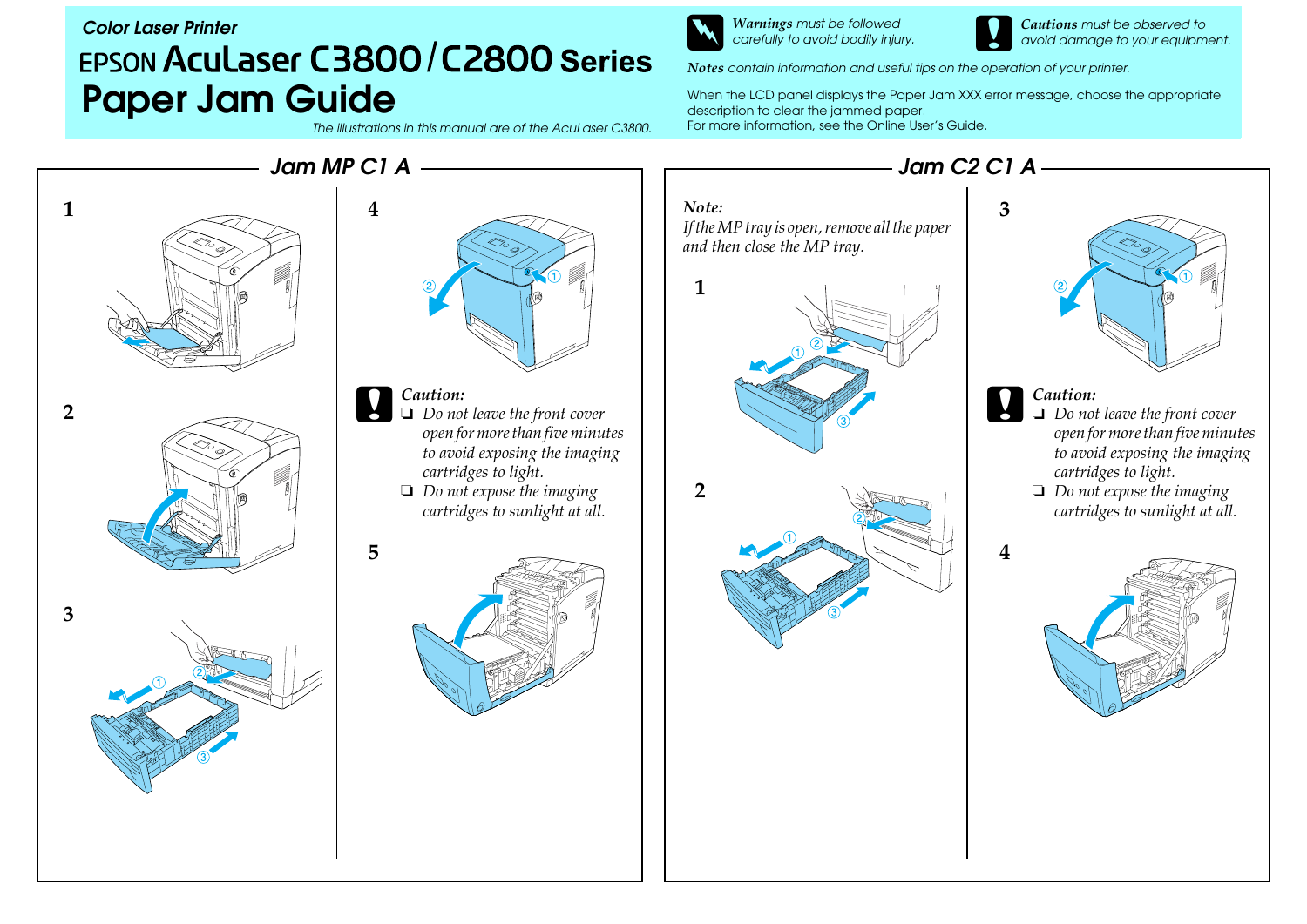## *Jam C1 A*

**3**

**5**

## *Jam A D*

**5**

*Note:If the MP tray is open, remove all the paper and then close the MP tray.*



- c*Caution:* ❏ *Do not leave the front cover open for more than five minutes to avoid exposing the imaging cartridges to light.*
	- ❏ *Do not expose the imaging cartridges to sunlight at all.*



c*Caution: Do not touch the transfer belt and light-sensitive drums to avoid damaging them.*



c*Caution: Be careful not to damage the transfer belt.*



## *Note:*

**1**

*If the MP tray is open, remove all the paper and then close the MP tray.*



- c*Caution:* ❏ *Do not leave the front cover open for more than five minutes to avoid exposing the imaging cartridges to light.*
- ❏ *Do not expose the imaging cartridges to sunlight at all.*



c*Caution: Do not touch the transfer belt and light-sensitive drums to avoid damaging them.*